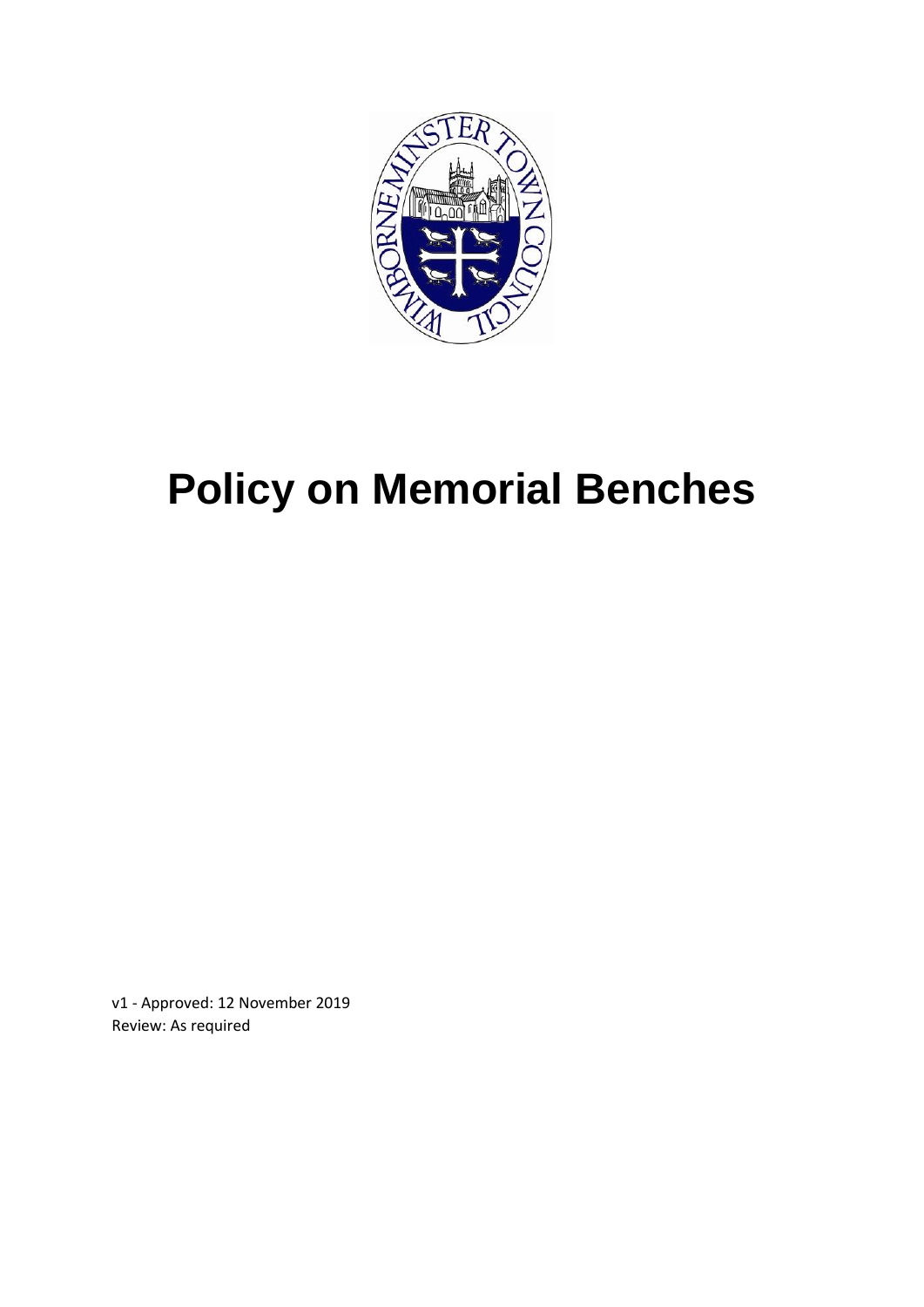## Contents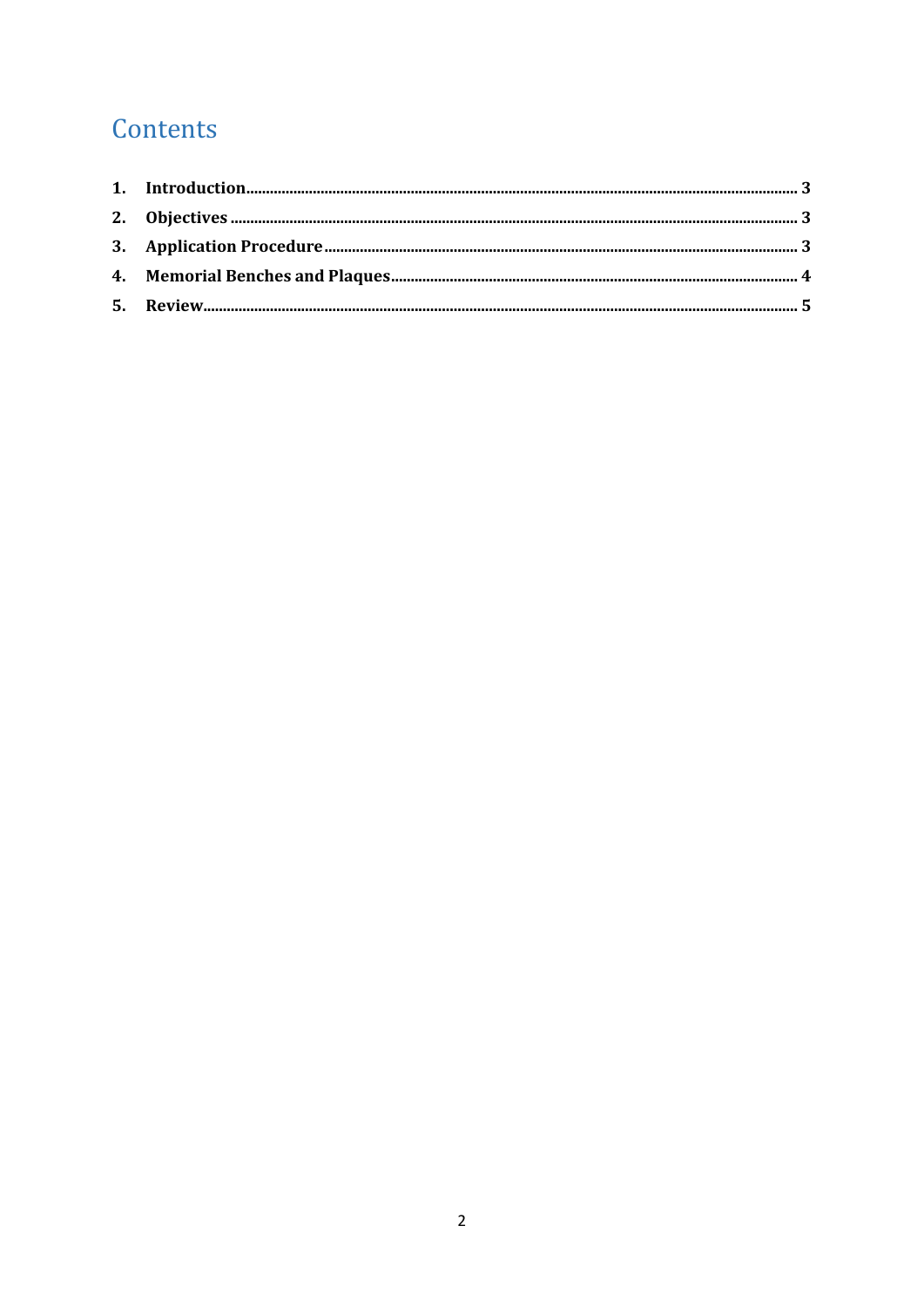#### <span id="page-2-0"></span>1. Introduction

1.1 Wimborne Minster Town Council (the Town Council) acknowledges the wish of some residents to remember loved ones with a memorial bench in one of the open spaces owned by it and it is happy to accede to such requests where possible. However, it is important that those making the request remember that public spaces are for the mutual benefit and enjoyment of all, improving wellbeing and visitor enjoyment.

#### <span id="page-2-1"></span>2. Objectives

- 2.1 This policy has been produced to:
	- Be respectful and sympathetic to those seeking to install a memorial bench;
	- Be clear and easily understood by residents and park users;
	- Balance contrasting needs of open space users;
	- Ensure that the open space areas are not compromised, and the high quality of their appearance is maintained;
	- Establish responsibility for the maintenance, repair and replacement of memorial benches.
- 2.2 The policy will ensure that memorial benches and plaques:
	- Are of a design and material approved by the Town Council;
	- Will not cause offence to the public;
	- Are consistent with their surroundings.

#### <span id="page-2-2"></span>3. Application Procedure

- 3.1 All applications for memorial benches should be made using the official application form which can be downloaded at[: www.wimborne.gov.uk](http://www.wimborne.gov.uk/) and should be signed by the Applicant. If a hard copy of the application form is required, then this can be requested by telephoning the Town Council office on 01202 881655.
- 3.2 All memorial benches must be paid for by the Applicant before the installation commences.
- 3.3 The subject for the memorial bench must either have been a Wimborne Minster parishioner immediately prior to death or have another significant connection with the Town. Details must be given on the application form.
- 3.4 Applications for a memorial bench cannot be guaranteed or reserved prior to the subject's death. An entry may be made on a waiting list and the application will be treated in order of the date the completed form was received by the Town Council.
- 3.5 Should a request be refused and the reason given by the Recreation & Leisure Committee not accepted by the Applicant, then the Applicant has the right to request that the matter be referred to the Town Council for a decision and that decision will be final.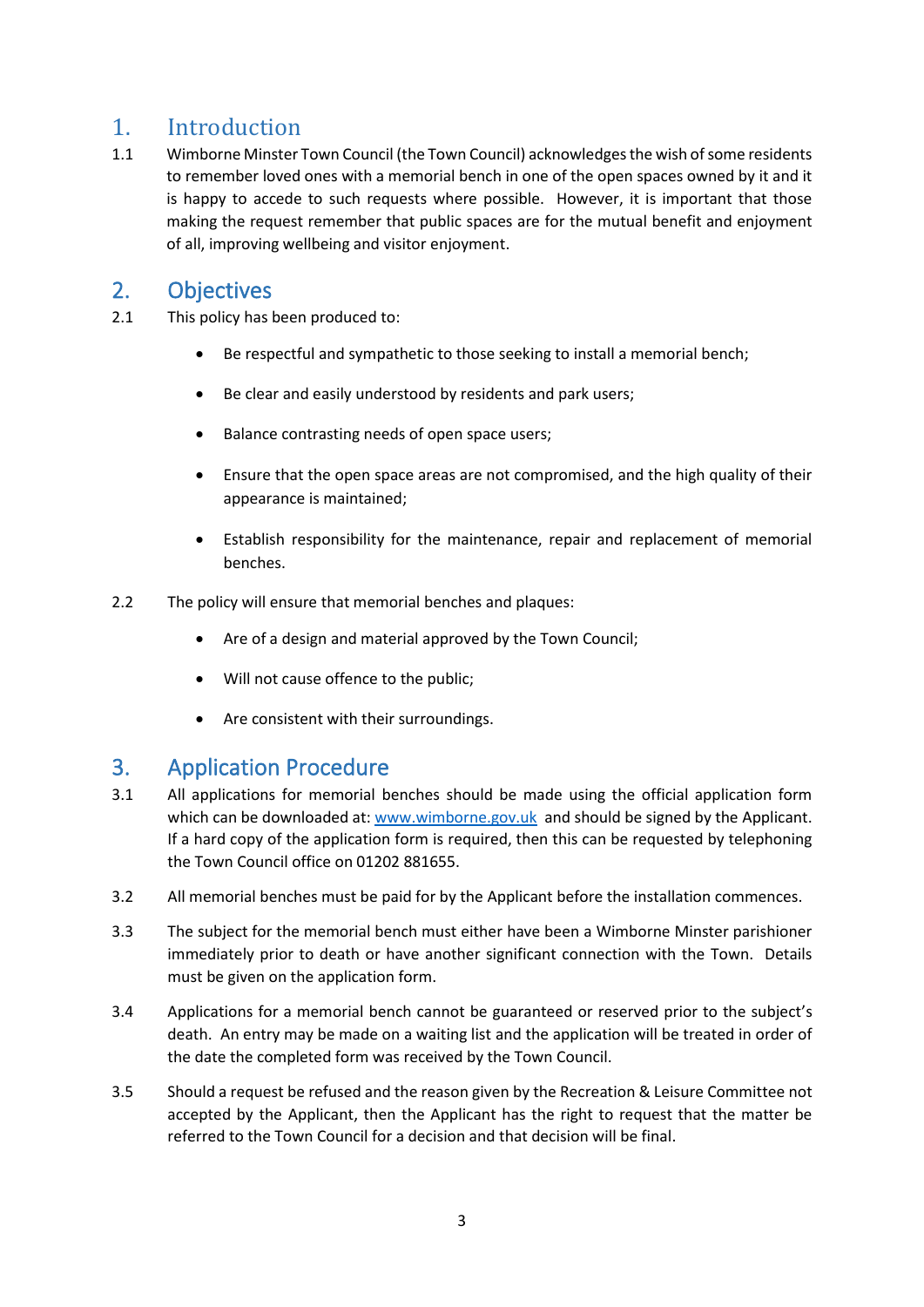- 3.6 The Town Council will endeavour to accommodate the wishes of the Applicant regarding location of the memorial bench, but this will not always be possible.
- 3.7 The memorial bench and plaque will be the property of the Town Council and not the Applicant.
- 3.8 The Town Council accepts no responsibility to the Applicant if the memorial bench or plaque is damaged, vandalised or stolen.
- 3.9 The Town Council reserves the right to remove or relocate memorial benches at any time. Every effort will be made to contact the Applicant in either of these circumstances.
- 3.10 The Town Council will only permit memorial benches for individuals. Applications by individuals requesting a memorial bench for an historic event or pets will not be considered.
- 3.11 The Town Council does not permit the interment or scattering of ashes within its recreation grounds and other open spaces.

#### <span id="page-3-0"></span>4. Memorial Benches and Plaques

- 4.1 The Town Council will attempt to accommodate the wishes of Applicants who request a memorial bench but may have to limit the number of benches in a particular open space.
- 4.2 Benches and plaques must be of the type, material and colour specified by the Town Council in order to be coordinated with any other benches already situated in the intended location.
- 4.3 If the bench is to be placed on grass it will usually be fitted to a concrete base. The Town Council will arrange for all installation work to be carried out.
- 4.4 Memorial plaques fitted to benches are to be a maximum height of 5cm and length of 13cm and will be fitted in the centre of the upper most lath of the back of the bench.
- 4.5 Memorial plaques will be bought and engraved by the Applicant. The wording is to be agreed with the Town Council prior to engraving.
- 4.6 The affixing of plaques to existing benches will not be allowed.
- 4.7 The Town Council, in accordance with its current maintenance programme, will maintain any memorial bench. It accepts no replacement liability for the plaque or bench at the end of its useful life as determined by the Recreation & Leisure Committee. If the Applicant wishes to purchase a replacement bench/plaque, then he/she must follow the same application procedure contained within the current Policy.
- 4.8 No additional mementoes e.g. statues, flowers, wreaths, vases etc will be permitted on or around the bench.
- 4.9 The total cost of the installation of a memorial bench will be dependent on the type of bench allowed and the type of fittings required. The Town Council will charge for the bench, base, material and labour at cost plus an administration charge of 10%. The Town Council will procure the bench, all materials and labour.
- 4.10 Should there already be enough benches in the open space of the Applicant's choice, the Applicant may be offered an alternative choice of location for a bench installation. The list of locations is available on request.